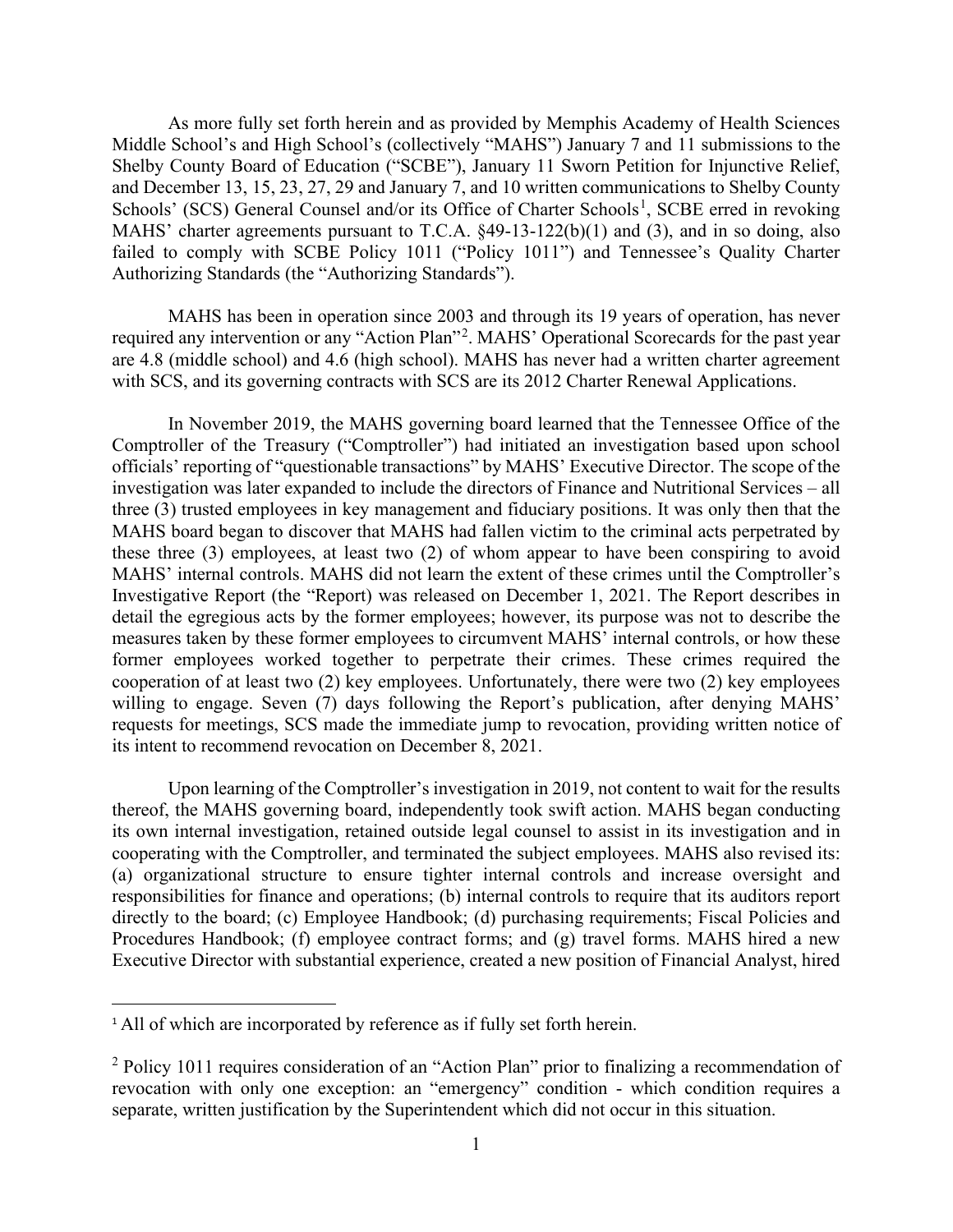a new Finance Director, Accounting Coordinator, and Director of Operations. Further, MAHS developed additional human resources procedures, conducted additional procurement training, participated in TCSC training, implemented new annual budgeting processes, and employed an automated employee timekeeping system**.** These board actions were completed prior to the release of the Report and illustrate the Board's commitment to the organization, and its investment in the success of the schools. These actions were also taken in the midst of the COVID-19 pandemic during which MAHS achieved a one-to-one ratio for electronic devices and wi-fi. In short, the actions of this dedicated and tireless volunteer governing board exceeded the expectations any reasonable authorizer should expect of a governing board once issue are identified.

The Report describes five (5) alleged deficiencies in internal control and compliance<sup>[3](#page-1-0)</sup>. Prior to recommending revocation, SCS should have considered these five (5) alleged deficiencies, in turn, reviewed those actions already taken by the board to determine whether any compliance issues remained, and provided MAHS an opportunity to remedy remaining issues, if any. That is the opposite of what occurred. Instead, SCS focused on the criminal activities of the former employees, denying MAHS' requests that it be allowed to provide SCS with information, and its requests to obtain that information MAHS was entitled to receive from SCS. In short, nothing MAHS could have done would have altered the recommendation. While it is concerning when funds, be they public or private, are unlawfully appropriated, it is certainly not uncommon for organizations to fall victim to crimes when the crimes are perpetrated by trusted high-ranking employees in key roles. MAHS' charters have now been revoked because it fell victim to these crimes, and because it - along with its third-party auditors - failed to promptly detect them and the lengths to which these former employees went to ensure their crimes went undetected<sup>[4](#page-1-1)</sup>. Regardless, punishing the governing board and closing these schools will be catastrophic to the students, their families, staff, and the neighborhood who will certainly not understand the logic in closing these schools only to send its students to those lower-performing schools as identified by SCS in its Closing Impact Reports.

SCBE erred by revoking MAHS' charters under T.C.A. §49-13-122(b)(1) because the allegations of internal control deficiencies, even if serious and substantiated, are not *material* violations of the charter agreements as SCS did not give timely notice and an opportunity to remedy the non-emergency issues<sup>[5](#page-1-2)</sup>, nor did it give any indication, prior to initiating revocation, that the issues equated to material violations. Per T.C.A. §49-13-108(f), SCS was required to adopt the Authorizing Standards which require that quality authorizers give clear, adequate, evidence-based, and timely notice, and allow reasonable time and opportunity for remediation. It did not do so. SCS and SCBE also failed to follow Board Policy 1011 in numerous ways, including failing to provide 30-days' notice (§XIV(B)(1), failing to provide "any additional documentation

<span id="page-1-0"></span><sup>3</sup>See MAHS' January 11 submission to SCBE for its detailed response to each alleged deficiency.

<span id="page-1-1"></span><sup>4</sup>Had SCS complied with Authorizing Standard 4 (reviewing MAHS' annual financial audits), perhaps it could have assisted MAHS in detecting the misappropriations earlier.

<span id="page-1-2"></span>5 This was no emergency. The employees had been terminated, the corrective actions completed, and the middle and high school scored 3.66 and 4.18 respectively on the FY 20 SCS Financial Scorecard.